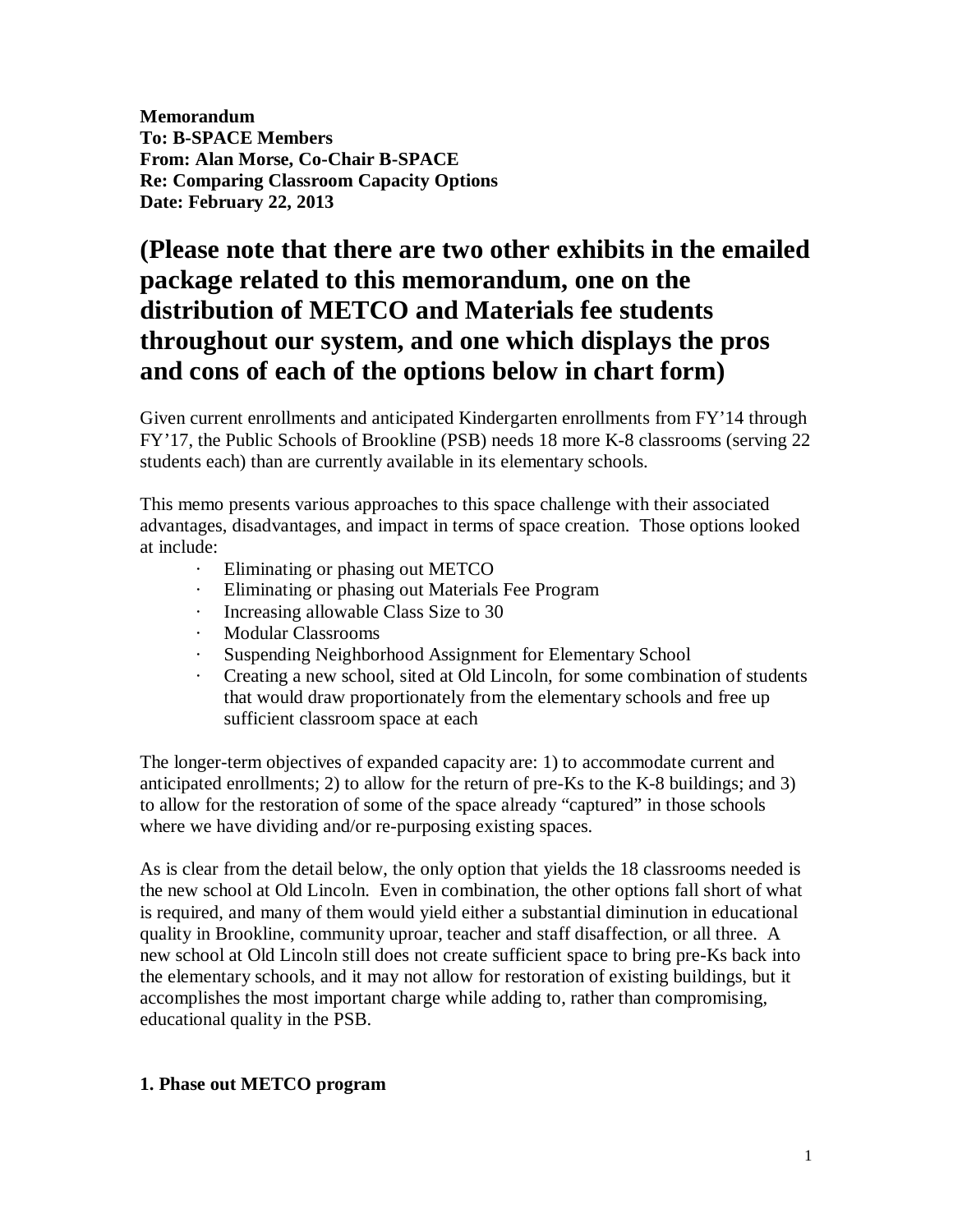The METCO program enrolls 300 students of color from Boston in the Brookline Public Schools K-12. We receive \$4,200/student enrolled from the DESE, or approximately \$1.26million against student costs of approximately \$5million (i.e. \$17,000/student).

## **Pros:**

- · Reducing METCO enrollments eases class size. A phase out would entail not taking new students into Kindergarten next year (and thereafter), approximately 16-20 children each year, scattered across the district. Individual classes would lose 0-2 students, potentially lowering the student/ teacher ratio in the classroom (depending on other enrollments).
- · Phase out gradually reduces operating revenues, avoiding the sudden loss of significant sums (see below 1A: Elimination).
- · Would eventually (after several years) potentially allow consolidation of a few classrooms. Because no elementary school has more than 0-2 METCO students per classroom, phasing out METCO students one year at a time would not reduce class sizes sufficiently to allow merging classrooms (consolidation).

### **Cons**:

- · This option does not yield more elementary classrooms, which is our primary objective.
- · The PSB would lose per capita METCO funds, possibly forcing staff reductions affecting all students.
- · METCO is a highly valued program to which Brookline has been historically and consistently committed.
- · METCO enhances the racial and socioeconomic diversity of our student body, enriching the experience of all Brookline students: without METCO students, the numbers of African American and Latino students falls to less than half the percentage of those populations nationally
- · PSB is proud of its record showing that METCO students fare better academically than their Boston Public Schools (BPS) counterparts
- · METCO benefits all students by adding to the excellence of our teachers who are held to a high standard of teaching effectively through differentiation among students with diverse backgrounds.

# **1A) Eliminate the entire K-8 METCO program now**

Brookline would declare its participation in METCO over, not take any more students for next year's Kindergarten, and expel the remaining 217 students in grades 1-8. BHS would phase out 20 students per year for 4 years.

# **Pros**:

If done in tandem with increasing class size, possible consolidation of a few classrooms district-wide.

### **Cons**:

- · Operating budget disaster: Would take \$1.5 million from the budget (6 teaching positions) while not reducing the need for classroom teachers through consolidations
- Runs counter to every core value of the PSB
- · Would dramatically disrupt every grade and some 200 families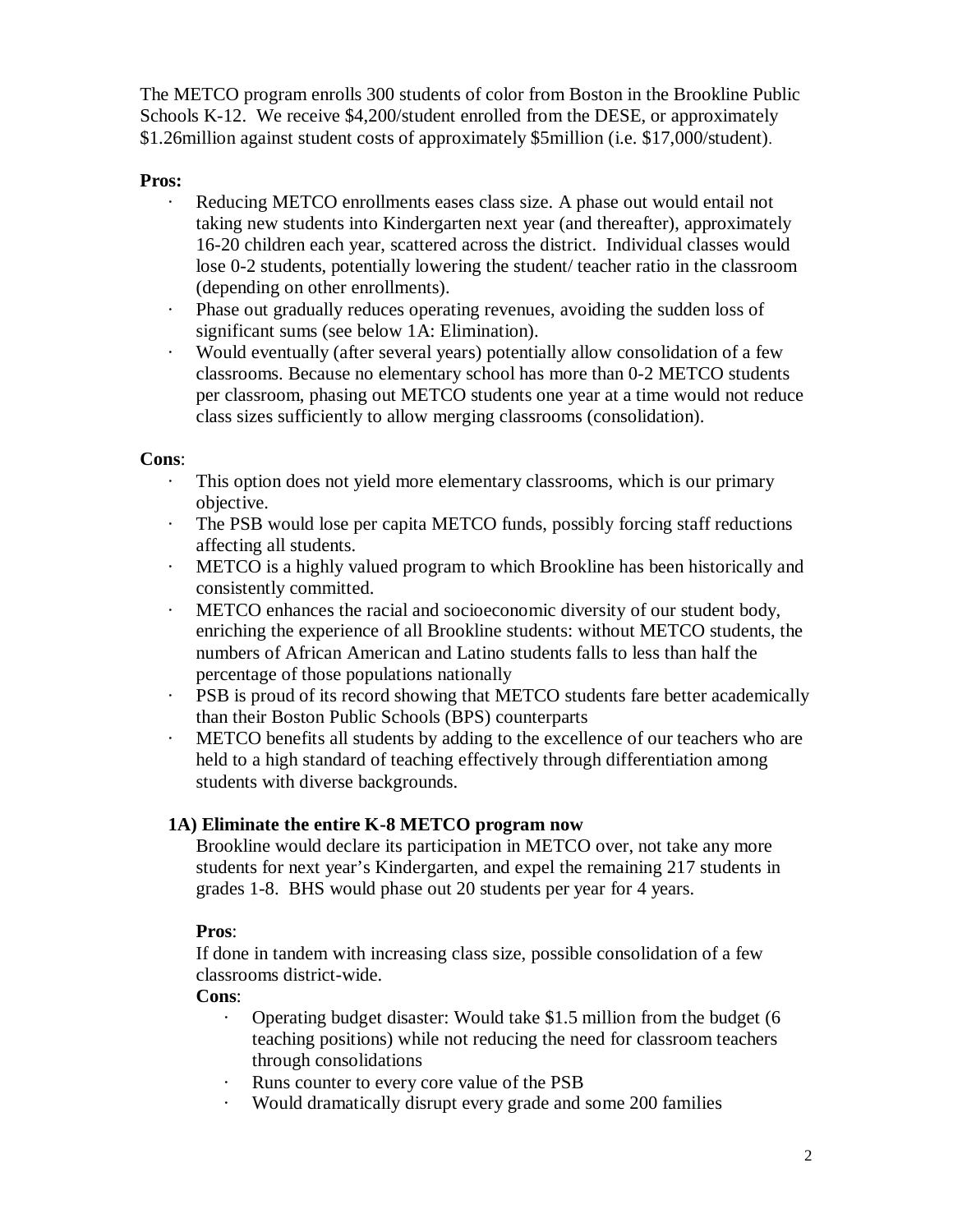· See above "cons" under phasing out

### **2. Phase out the Materials Fee Program**

The Materials Fee program allows children of Town and School employees who do not reside in Brookline to attend the PSB for a fee (Towns are prohibited by law from charging tuition for out-of-district students, but may seek reimbursement for materials and supply costs per student). The fee is set by the School Committee, currently approximately \$2,500/child. School placement is determined by the Superintendent and is based on available space, with siblings attending the same school. In FY2013, there are 23 Kindergarteners from this program, placed at 5 schools (168 students K-12).

#### **Pros**:

- · Not accepting staff children helps with class size at some schools (see discussion of METCO).
- · The fee is out of step with the cost of these students, so it is a substantial unfunded staff benefit for those with children
- · With growing numbers of younger staff who live outside of Brookline, the number of students enrolled is expected to rise

#### **Cons**:

- Does not solve problem. Phasing out 25-30 children across the district one year at a time does not yield more classrooms (unless combined with increasing class sizes)
- The program gives us a meaningful advantage in hiring and retaining teachers and staff, contributing to teaching excellence (lower turnover means a more experienced teaching staff, which is better for our students, and lower costs of supervision and professional development for inexperienced teachers).

### **2A) Eliminate the entire K-8 Materials Fee program now**

Expel 136 students in K-8. The 32 high school materials fee students would graduate over the next four years.

### **Pros**:

If done in tandem with elimination of METCO, possible consolidation of a few classrooms district-wide.

#### **Cons**:

- · The largest number of Materials Fee students in one K-8 classroom is 5, so short term this move would not allow any consolidations.
- · Would disrupt every grade and approximately 130 families
- · Undermines staff morale, potentially compromising teacher hiring, retention, and efficacy and/or complicating collective bargaining

### **3. Increase Class Size Cap to 30**

Class size caps would be raised to 30 for  $4-8<sup>th</sup>$  grades and 25 for K-3. Although there is no contractual "cap," the School Committee has consistently called for low student/teacher ratios and class sizes of not more than 25 in the upper elementary grades. Because smaller class size has more impact on student learning in the early grades, the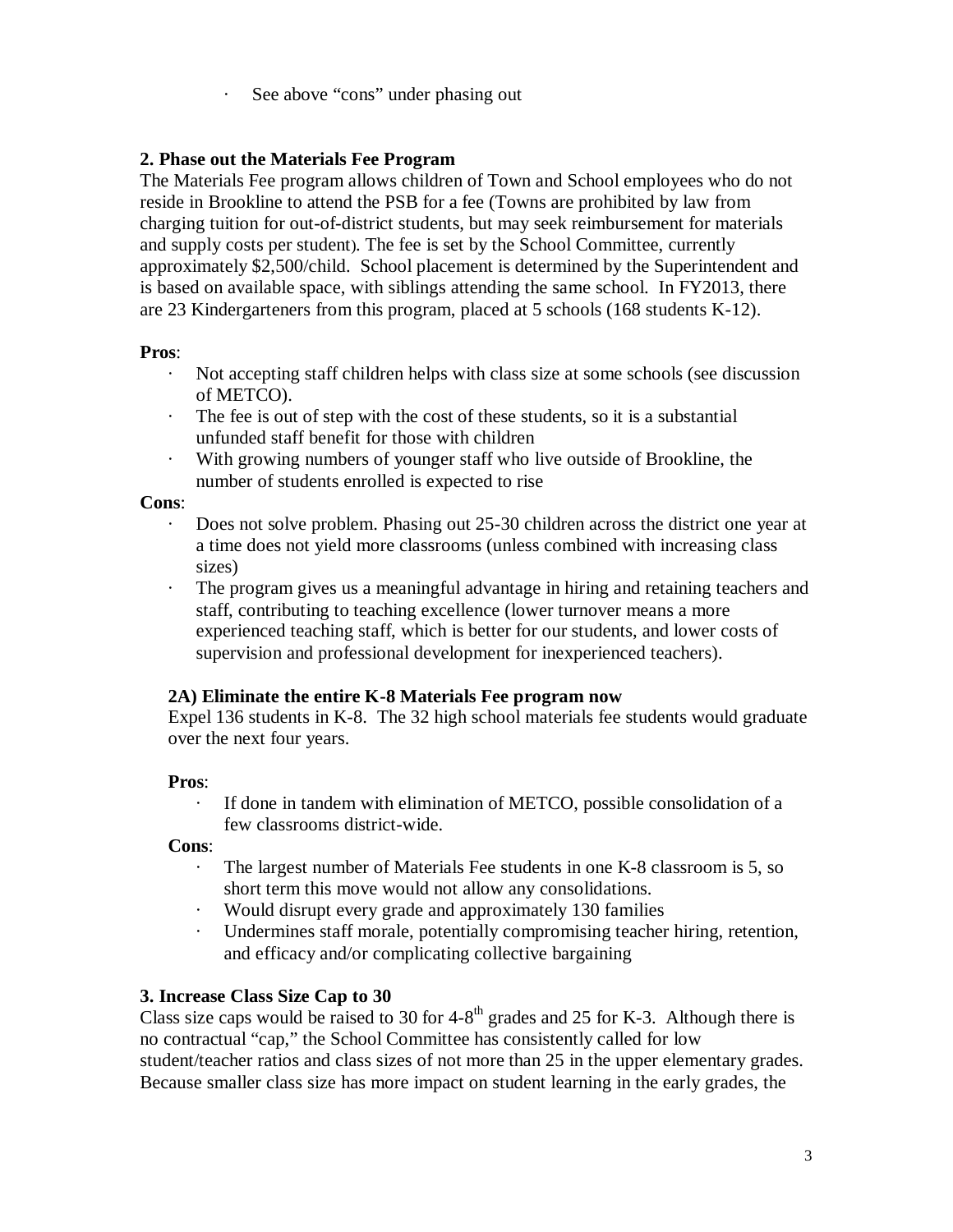target cap in K-3 is 20 students. The Superintendent already has flexibility to go above these targets, and has done so in the lower grades because of enrollment pressures.

### **Pros:**

- Given current enrollments and class sizes, increasing class size to 25 in K-3 and to 30 in older elementary grades would allow for consolidations of between 8 and 10 classrooms in grades 4-8 spread among our larger schools. (Because current class sizes K-3 go to 23, raising to 25 would not produce more consolidations than already anticipated).
- · Consolidations would help limit the operating budget increase for new classroom teachers

### **Cons:**

- · Does not yield sufficient numbers of classrooms
- Damages educational quality. Smaller class size and lower student/teacher ratios are linked with improved student achievement, especially in the lower grades. Increasing class size is shown to have the opposite effect.
- · Class size is limited by the physical size of our classrooms. It is not clear how many larger classes could be accommodated in our current elementary school rooms.
- · Opportunities for consolidation are not equally spread across the elementary schools, so larger class sizes would be more likely at some schools than others, compromising educational equity across the district.
- · Larger classes disrupt the community. Both teachers and parents strongly oppose larger classes as a solution to the crisis.

# **4. Modular Classrooms**

Modular classrooms, "temporary" pre-fab structures purchased or leased and appended to school buildings, allow new classrooms to be added at a school at a lower cost than building permanent space. If feasible given land and location constraints, they are a quick way of adding space at a given school. The PSB expects to add 4 modular classrooms at the Lawrence School in FY 2014.

### **Pros**:

- · If feasible, quickest way to add classroom space to a given building
- · Avoids "off-site" location of K classrooms
- Modest disruption to school from installation. No need to move students.
- · Not permanent, so can be removed if enrollments fall dramatically

### **Cons**:

- · Very limited possibilities in Brookline. Feasibility studies have suggested most Brookline elementary schools do not have the space/land on which to place modulars.
- Considered ungainly and frequently used far longer than desired, modulars are unpopular with neighborhoods
- · They solve immediate space problems without adding anything to the quality of the facility.